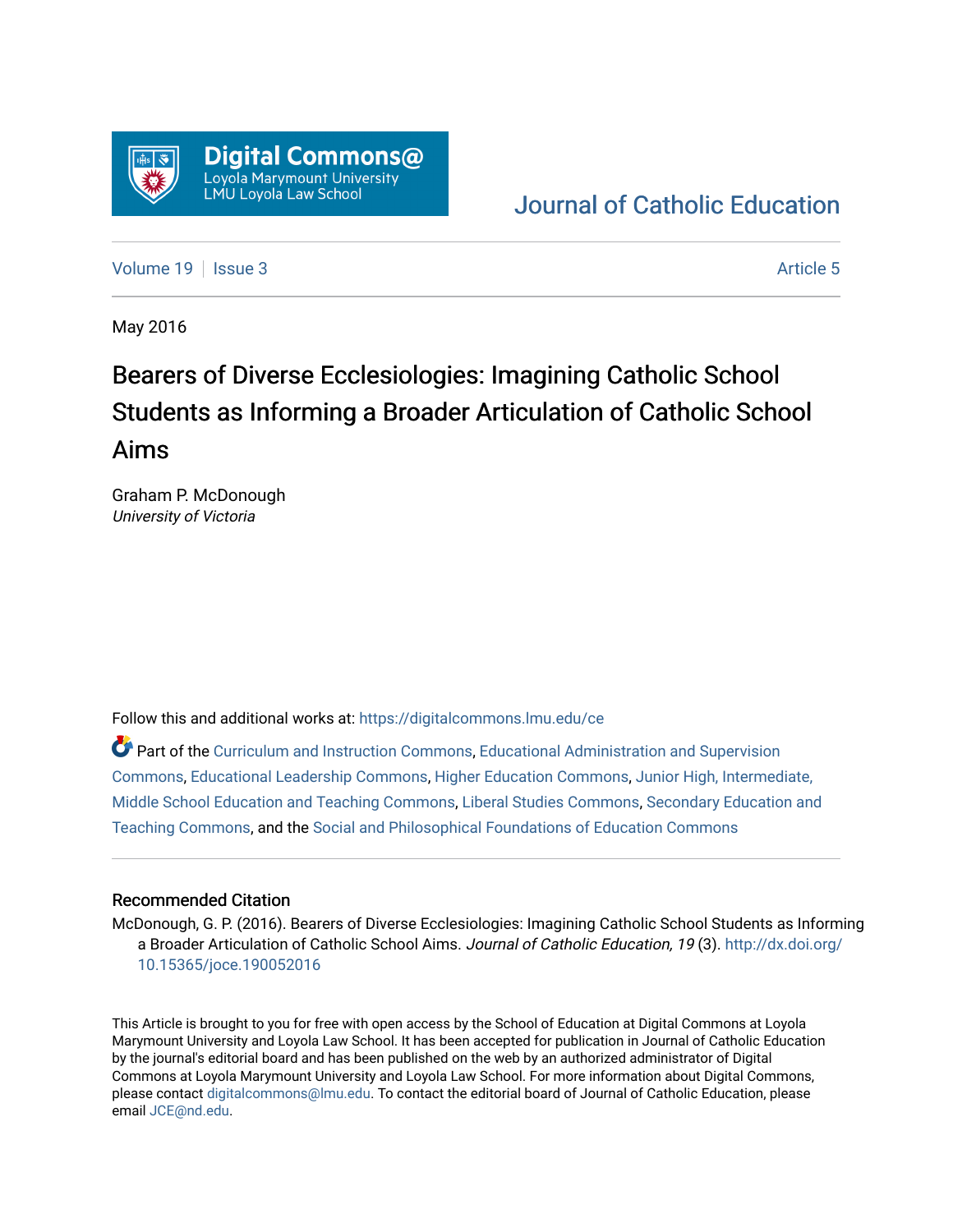### **Bearers of Diverse Ecclesiologies: Imagining Catholic School Students as Informing a Broader Articulation of Catholic School Aims**

Graham P. McDonough University of Victoria

*The purpose of this paper is to provide a comprehensive—although not exhaustive—picture of the kinds of real concerns and concurrently inferred ecclesiological perspectives practicing Catholic students have. It reports findings from an interview study with 16 students at a private Catholic high school in Canada who self-identify as Catholic. With these findings, I seek to demonstrate that it is in a Catholic school's best interest not to rely on narrow or singular definitions of Catholic identity, especially insofar as these are tied to minimal and external markers of institutional affiliation. While the sample's size and particularity do not generalize to a larger population of Catholic adolescents or to all Catholic schools, they nonetheless validly contribute to a modest theoretical claim about the unity and diversity of student experiences, and how they conceptually inform a Catholic school's aims. In the conclusion, I hypothesize that student spirituality will be optimized if it is conceptualized and discussed in explicit, pluralistic terms.*

#### **Keywords**

Catholic Education, Catholic School, ecclesiology, religiosity, aims

The sociological data from recent years has shown a decline in parish<br>participation among Canadian Catholic youth (Bibby, 2009), which<br>seems to indicate a concurrent decline in Catholic practice across their<br>whole lives. A participation among Canadian Catholic youth (Bibby, 2009), which seems to indicate a concurrent decline in Catholic practice across their whole lives. Although other factors such as family influence students' participation and practice, it can be hypothesized that Catholic school experience has at least some effect, even if framed modestly as complementary to the family and the parish. But no matter what influence the school might have, the way it directs its efforts suggests something to students about the kind of faithful practitioner the school desires them to be. So, if it wants to respond to this phenomenon, the school would need to know something about the kind of

*Journal of Catholic Education,* Vol. 19, No. 3, May 2016, 66-85. This article is licensed under a Creative Commons Attribution 3.0 International License. doi: 10.15365/joce.1903052016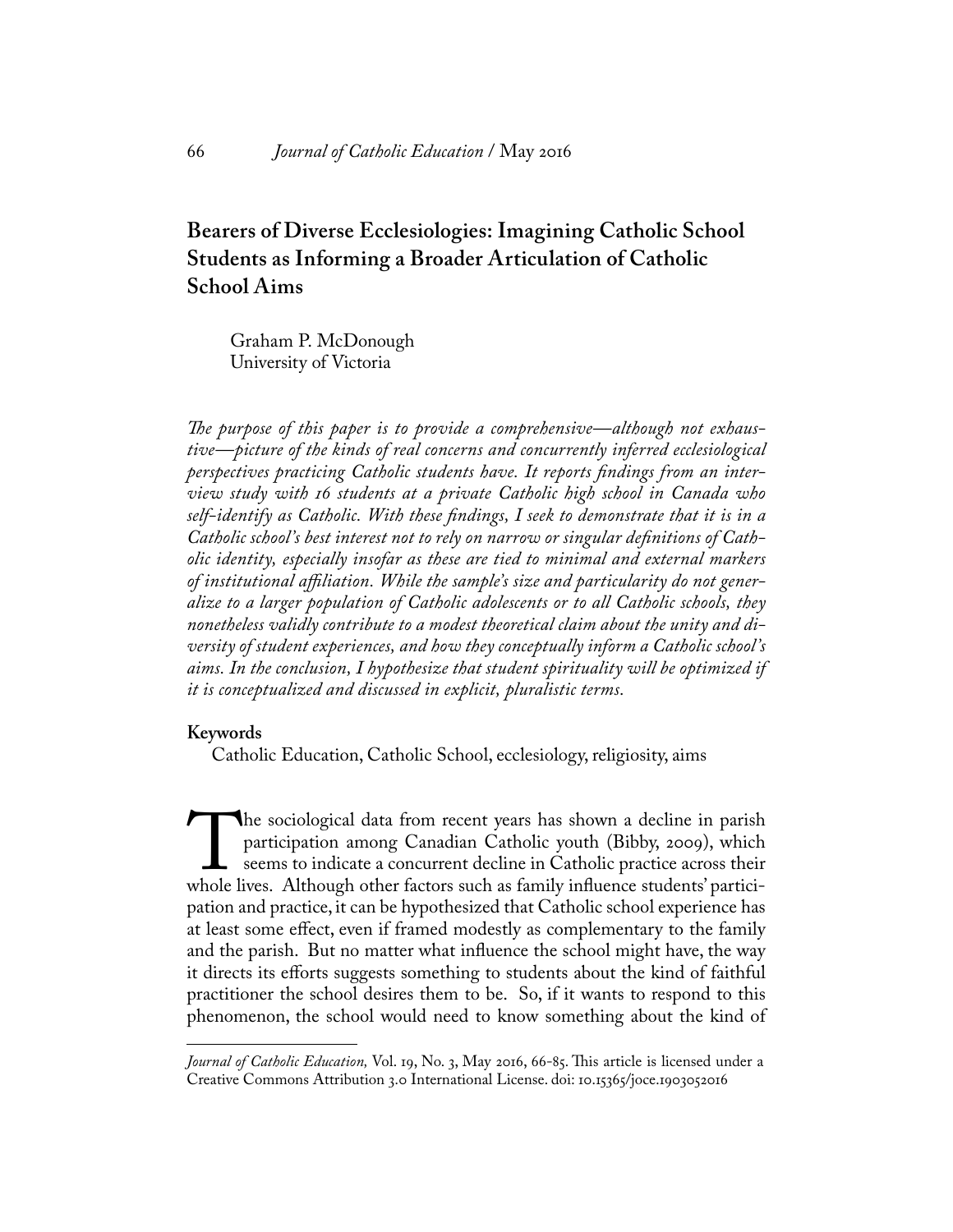Catholic student who decides to remain with the Church. Overlooking this question could result in relying upon narrow or inaccurate assumptions about who students are, what they want, and what they need.

The purpose of this paper is to provide a comprehensive—although not exhaustive—picture of the kinds of real concerns and concurrently inferred ecclesiological perspectives practicing Catholic students have. It does so by reporting findings from an interview study with 16 students at a private Catholic high school in Canada who self-identify as Catholic. A sample of Catholic students in a Catholic school is of interest here insofar as these students are not only bearers of these views, but are also brought into association with others in the Catholic school as a public ecclesial space (McDonough, 2011, p. 289). This paper is not concerned with proposing a theoretical or practical mechanism for grappling with this diversity; however, it is interested in demonstrating that it is in a Catholic school's best interest to attend to a variety of Catholic experiences, and hence to avoid problems like those Rymarz (2011) observed when too narrow a focus in religious educational aims leads to overlooking religious diversity, and those Rossiter (2011) likewise warned against when the various dimensions of student spirituality receive inadequate attention.

The findings from this study reveal the various concerns participants have with aspects of their religious experience. Some of these concerns reflect a desire for greater adherence to the discipline of practice and doctrine of the faith, while others reflect disagreements with some teachings that are controversial among Catholics. The discussion of the findings moves toward realizing these real concerns within the framework of Avery Cardinal Dulles's (2002) comparative ecclesiology to show that the variety of Catholic religious experience and concern in a school need not be interpreted merely in terms of *degrees of observance*, and can reasonably be seen as complementary but irreducible kinds of emphasis and understanding of what it means to be Catholic. While the sample's size and local particularity makes it insufficient for drawing a comprehensive conclusion about all Catholic adolescents who remain in the Church, they nonetheless offer a variety of valid perspectives that contribute to a modest, tentatively posed theoretical claim about the unity and diversity of experiences among these students. In the conclusion, I also hypothesize that student spirituality might suffer in theory if it is not discussed in explicit terms where several options are available to students.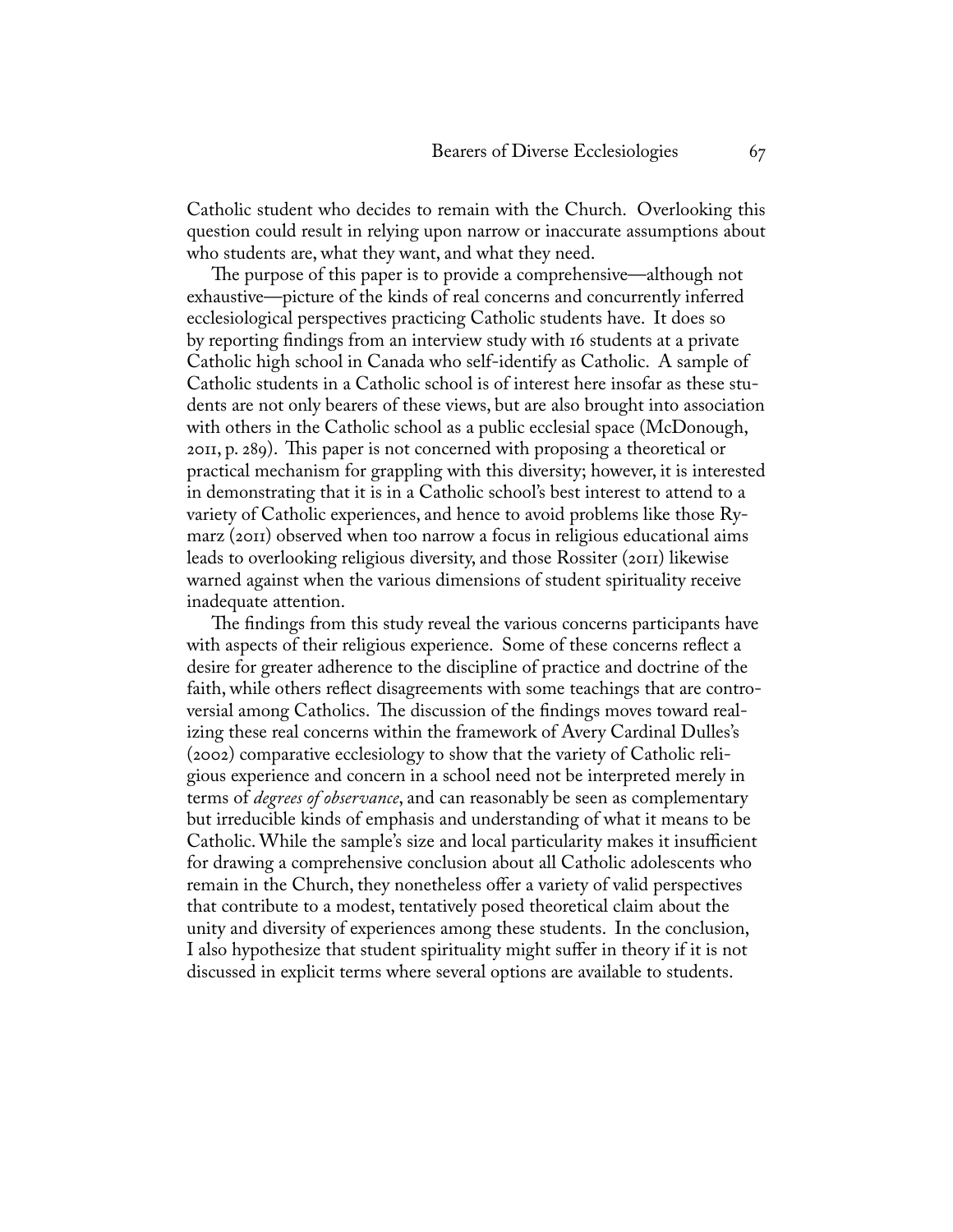#### **Theoretical Framework**

In 2009, sociologist Reginald Bibby presented a large-scale picture of adolescent Canadian Catholics, marking a decline in their service attendance—defined as attending Mass monthly or more—from 56% in 1984 to 37% in 2009 (p. 179). Those attending weekly dropped from 28% in 1984 to 21% in 1992, and remained the same in 2000 (Bibby, 2004, p. 18).<sup>1</sup> A parallel decline was also featured regarding the enjoyment that all Catholics, including adolescents, were receiving from their institution, as those who indicated "a great deal" or "quite a bit" dropped from 33% in 1984 to 17% in 1992, although rebounding to 24% in 2008. The 2008 data also specifically reported a 46% enjoyment rate for those who attended monthly or more (Bibby, 2009). Finally, he reported that significant numbers of Catholic adolescents would "be open to more involvement with [their] religious group if [they] found it to be worthwhile." (p. 180). This finding broke down to 55% for those outside the province of Quebec who attended less than monthly, and 67% who attended monthly or more. Within Quebec, the figures were 30% and 65%, respectively.

Bibby's (2004, 2009) figures indicated more than a declining commitment to practice. The fact that large numbers of Canadian Catholic adolescents who attended Mass monthly or more accepted and approved of premarital sex (59% outside Quebec/61% inside), homosexual relations (33%/32%), and same-sex marriage (36%/31%) showed that a nonreception of Church teaching was concurrent with nonparticipation at the parish (Bibby, 2009, p. 57). International Social Survey Program data confirmed Bibby's (2009) findings: Only 9% of Canadian Catholics—adults included—agreed with Church teaching on contraception, 36% on homosexual sex, and 40% on abortion (in Greeley, 2004, p. 92). In bare institutional terms, if one defines a Catholic person by his or her weekly Mass attendance and assent to all Church teaching, then these data show that such persons are in the minority among selfidentified Catholics. Apparently, the Catholic school receives a diversity of beliefs and practices among its Catholic students.

Describing this diversity requires broadening the markers that one uses to indicate Catholic experience, and Dulles's (2002) *Models of the Church* demonstrates one way this enlargement is possible. Dulles (2002) described his

<sup>&</sup>lt;sup>1</sup> Outside the province of Quebec, the figures move from  $37\%$  in 1984 to 27% in 1992, rebounding to 31% in 2000. Quebec showed an uninterrupted decline from 16% to 11% and 7% across the same years (Bibby, 2004, p. 18).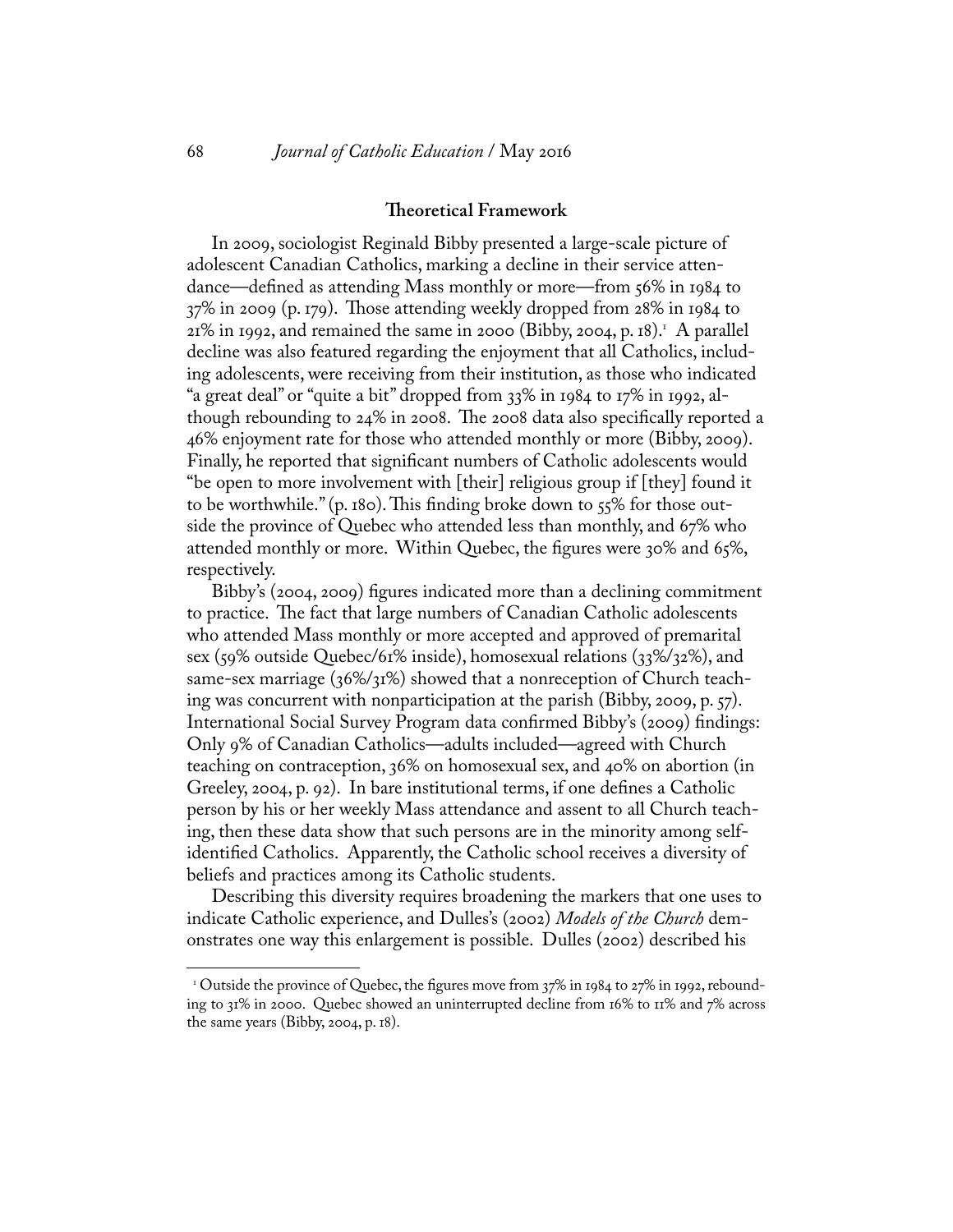book's purpose as an attempt to achieve a balanced ecclesiological outlook on the Church, especially so as to overcome the limitations of regarding the Church according to a single institutional model, or in dichotomous terms like "prophetic vs. priestly" or "vertical vs. horizontal" (pp.  $I=2$ ). Dulles (2005) acknowledged that it is a "matter of historical record" that "theological pluralism has always existed within the Catholic Church"  $(p, \zeta)$ , which allows one to conclude that while there are many possible ideas of what "Church" is, no one model is completely satisfactory because it cannot capture its full mystery (p. 10): "In order to do justice to the various aspects of the Church, as a complex reality," he wrote, "we must work simultaneously with different models" (Dulles, 2002, p. 2). Working with diverse ecclesial models allows persons the means to acquire a richer understanding of Church, especially insofar as they "[help] people to get beyond the limitations of their own particular outlook, and to enter into fruitful conversation with others having a fundamentally different mentality" (Dulles, 2002, p. 5). The intent to inform a balanced ecclesiology and continuing conversations within the Church thus informs Dulles's (2002) ultimate hope to "foster the kind of pluralism that heals and unifies, rather than a pluralism that divides and destroys"  $(p, 5)$ .

As Dulles (2002) pointed to the existence of several richly distinct ecclesial models within the rubric of Catholic orthodoxy, it follows that this is one firmly supported way in which to claim that Catholicism sustains diversity within its unity. Here it is enough to point to just two such models and show that the differences between them demonstrate the limitations of bare sociological definitions. These models are the Church *as Institution* and *Church as Mystical Communion.* For the institutional model, Dulles (2002) pointed to Robert Bellarmine's classical definition of the Catholic Church as

the community of men [sic] brought together by the profession of the same Christian faith and conjoined in the communion of the same sacraments, under the government of the legitimate pastors and especially the one vicar of Christ on earth, the Roman pontiff. (qtd. in Dulles, 2002, p. 8)

This definition, in Dulles's (2002) view, places the external, visible elements of the Church ahead of the inward experiences of its members: so while this model has an advantage for enabling strong corporate solidarity through cult, creed, and code, it does so at the cost of placing profession prior to authentic belief, which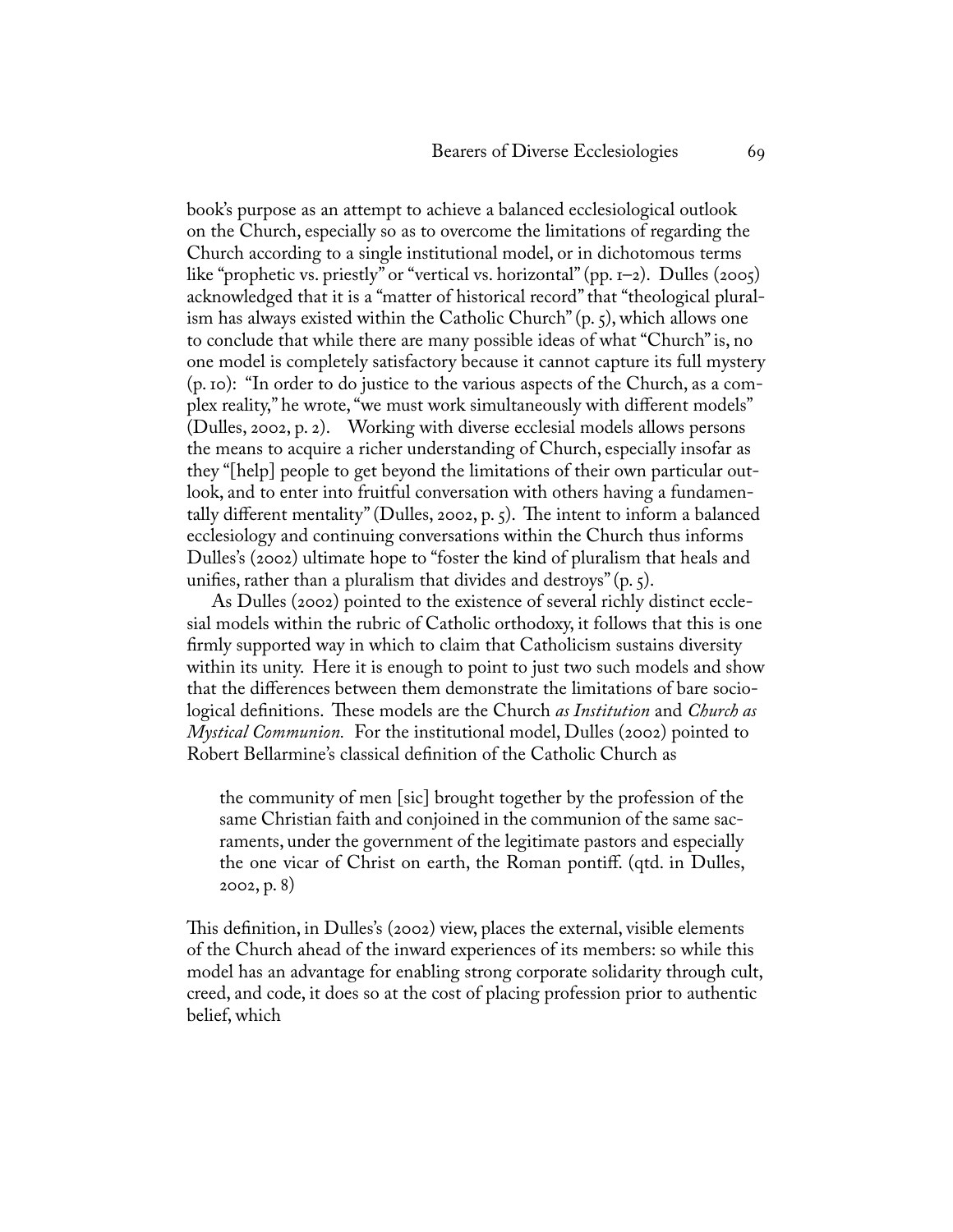lower[s] the Church to the same plane as other human communities . . . and [neglects] the most important thing about the Church: the presence in it of God . . . [and the] communion of men [sic] with one another through the grace of Christ. (p. 9)

By contrast, for the *Mystical Communion* model, a member cannot merely be defined in the sociological sense because this would overlook "a transforming mystical union, deeper and more intimate than anything describable in moral or juridical terms" (Dulles, 2002, p. 49). Rather, membership "is used in an organic, spiritual, or mystical sense, referring to the Church as a communion of grace" (Dulles, 2002, pp. 49–50). This model abounds in the Second Vatican Council documents through its "People of God" (Dulles, 2002, p. 46) and "Body of Christ" (Dulles, 2002, p. 47) imagery, and while it has some disadvantage for obscuring "the spiritual and visible dimensions of the Church" (Dulles, 2002, p. 52), it has the distinct advantage of overcoming the shortcomings of the institutional model "to revivify spirituality and the life of prayer" among its members (51). The comparison between these two models shows that an emphasis on the institutional markers can neglect the internal spiritual experience of some of its members, while emphasizing that mystical experiences can obscure the boundaries between who is and is not Catholic. This comparison between models also offers support to Greeley's (2004) description of how, for those who disagree with some Catholic teachings, "the intensity of their religious imagination experience and imagery cancels out the negative impact of their ethical dissent," and when this is coupled with "a strong feeling of closeness to God," it keeps them "close to their Church" (p. 76)

To date, there are some places in the scholarship on Catholic education that do not consider exploring any such intra-Catholic diversity among students, let alone considering student spirituality as constitutive of the school's Catholic culture and structure. Patricia Earl (2007), for example, in the American context, has focused on how the continuing decline of clergy and religious in teaching and administrative positions and their replacement with lay persons has had a negative impact on Catholicity in the schools, and that action is needed to restore it. Her concern is that the Church's educational mission and offices reflect its institutional identity. Likewise, Timothy Cook's well-known *Architects of Catholic Culture* (2001) posited that it is the principal's duty to cultivate and nurture Catholic culture in an age in which the absence of clergy and religious has resulted in conditions where the laity struggles to perform its mission properly. Like Earl (2007), Cook's (2001)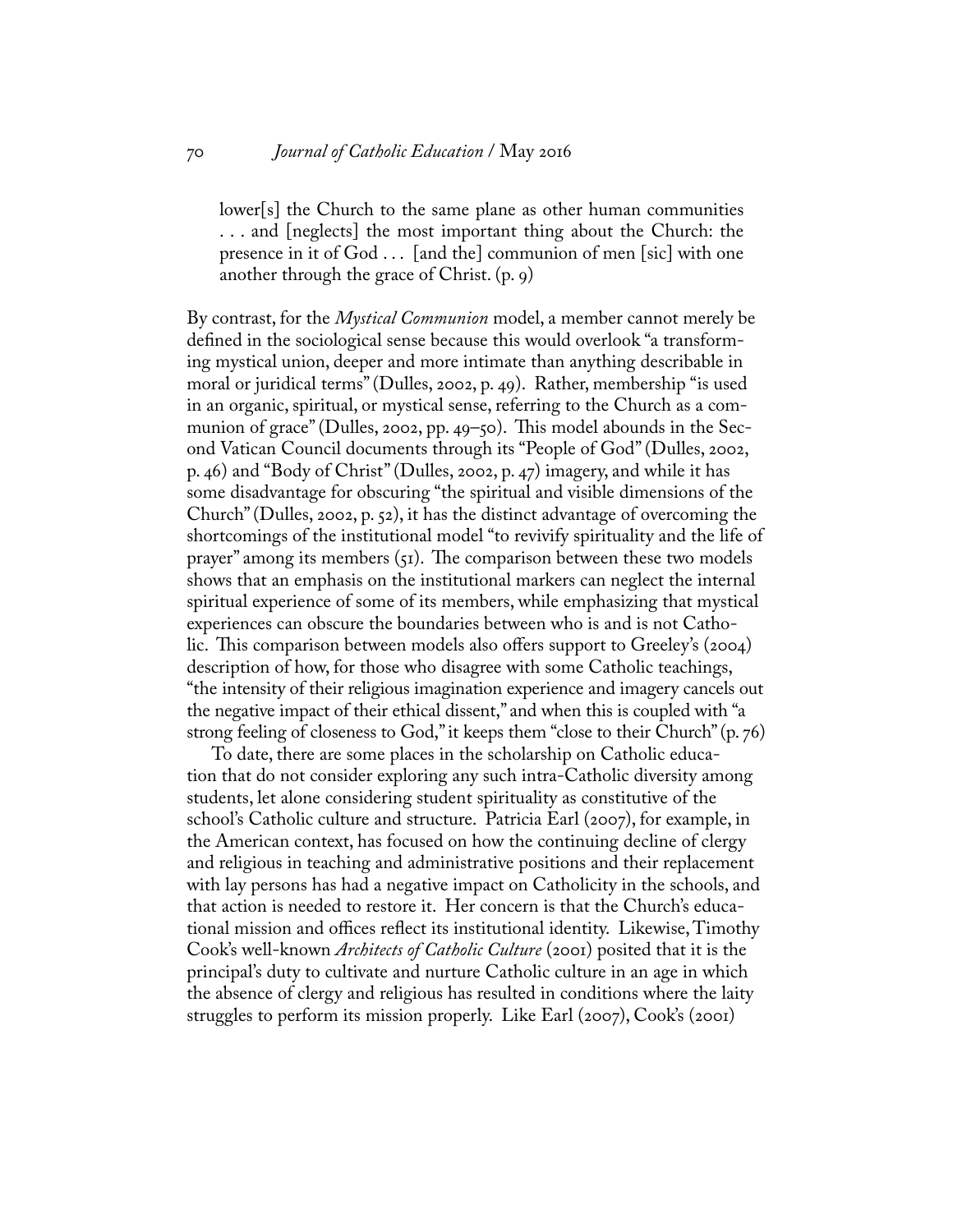concern has been to see Catholic identity descending from the strength of its institutional offices. Archbishop Michael Miller's (2007) chapter "Challenges Facing Catholic Schools, a View From Rome" is aptly titled because it reflects the Church's centralized institutional theology and philosophy of Catholic schooling in the abstract, prior to the arrival of students. In the Canadian context, Rymarz (2013) has spoken of the problem of challenges to a school's Catholic identity without entertaining the possibility that such identity may not be uniform across all who have high levels of commitment to both Church and school. One aspect of his conclusion specifically prescribed "that Catholic schools in contemporary culture cannot be unduly influenced by what parents expect from schools" when this influence "sees religion in vicarious terms" (Rymarz, 2013, p. 184). The school should thus present normative Catholicism to its constituents, in his view, rather than reflect the Catholicism(s) of those it serves. All these contributions have scholarly merit, and all share a deep concern that Catholic schools serve students well: but what they also share is their placing of the institutional identity first without considering the perspectives of students. They begin from the structures of the institution, its doctrines, practices, and offices, rather than from the spirituality of the (Catholic) students in (and who help constitute) the school. I do not present this observation as an evaluative shortcoming in these works, but rather as a description of their scope.

There are, however, also other places in the literature that have begun to acknowledge a broader view of the aims of Catholic education and the influence of contributions that students bring to school. The ethnographic study of four Catholic schools in Walter Feinberg's (2006) *For Goodness Sake* empirically supported his typology of Catholic schools according to "traditional," "modern," and "liberation/feminist" types (pp. 48–50) based upon their approach to coordinating the needs of interpreting doctrine, attending to students' pastoral needs, and promoting the development of students' consciences (pp. 46–47). If one is to follow Feinberg's (2006) typology, there is clearly a need to qualify any aims for Catholic schooling so that they include the diverse intra-ecclesial array he has found. Rymarz (2011) echoed the need for such qualification based on his analysis of religious education curriculum in Canada. In his estimation, the Canadian Conference of Catholic Bishops' religious education documents and curricula over-reach from the cognitive aims of religious education as a scholarly discipline and into the affective aims of catechesis (Rymarz, 2011, pp. 539–540). The bishops' "assumption that senior high school students are living, or will desire to live, 'the way of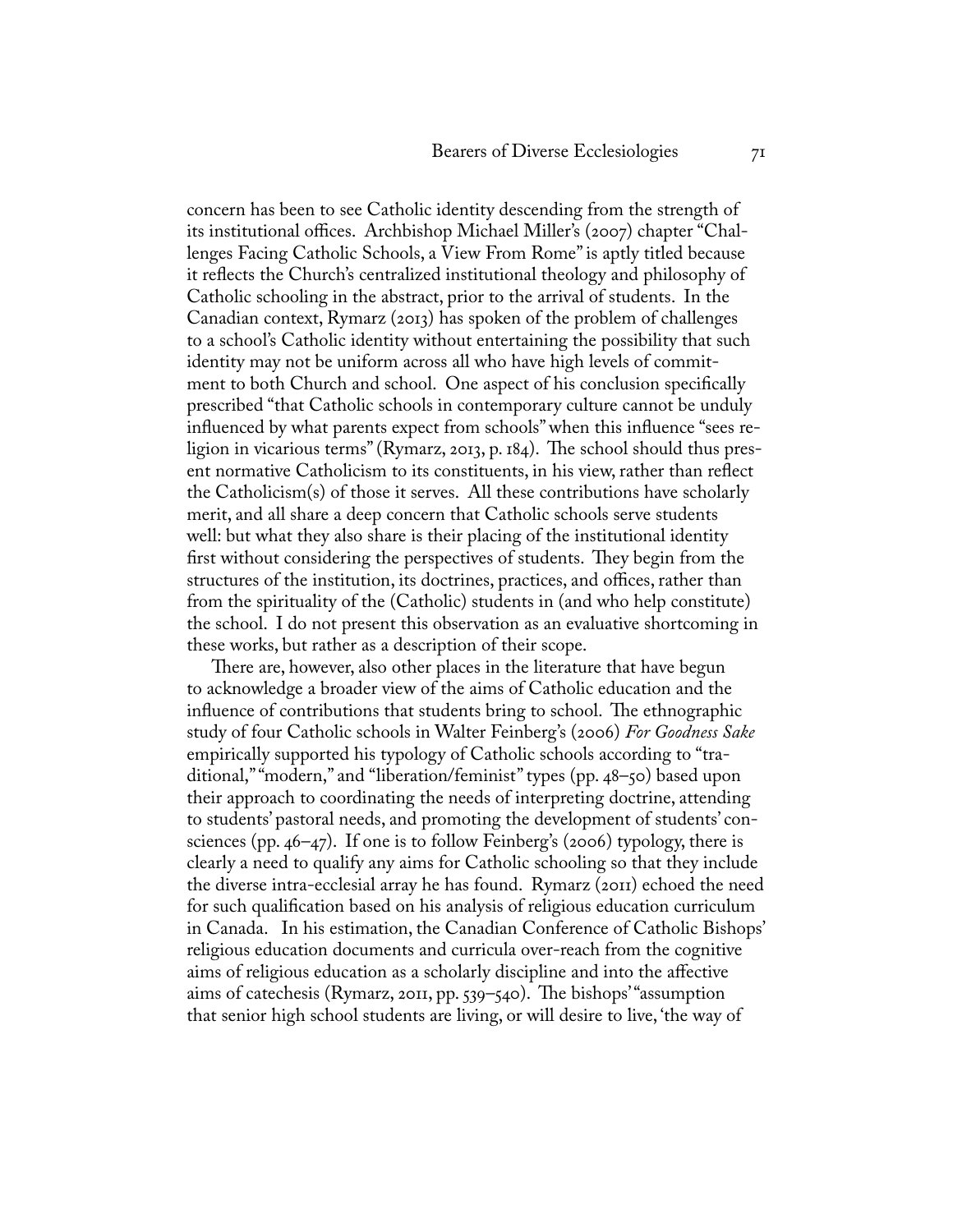Christ,'" is simply unrealistic for a whole school curriculum because, "[w] hile this may describe some students in Catholic schools, it does not recognize burgeoning religious diversity" (Rymarz, 2011, p. 540).<sup>2</sup> This article is a helpful reminder that inter-religious and ecumenical diversity exists within a Catholic school as a matter of *kind,* alongside varying *degrees* of Catholic adherence ranging from those who do desire to emulate Christ, to those who do not (Rymarz, 2011, p. 542). However, it does not consider a range of *kinds within Catholicism*, and instead remains with the difference by *degree* language of "distant religious affiliation, described here as consumeristic or vicarious" (Rymarz, 2011, p. 546); one of his earlier articles also referred to them as "capricious" (Rymarz, 2010, p. 303). If Rymarz is correct in his assessment that "passive acceptance of Catholic identity is likely to become increasingly problematic," and that "a more deliberate and accountable sense of what being a Catholic institution means" is required (Rymarz, 2010, p. 307), there is no barrier in my view to broadening this sense of identity to include reliance on the several ecclesial models that Dulles proposed or the ethnographic observations that Feinberg recorded.

#### **Methods**

I recruited the participants for this study by obtaining permission from the school board and the diocese before visiting classrooms to orally explain the study and present students with letters of invitation. All participants obtained parental permission to be interviewed, and returned with their permission form a short questionnaire that provided basic demographic information, as well as an indication of their initial interest in the study.

The sample represented an equal number of men and women, drawn from grades 8, 10, 11, and 12. A slight majority of 9 represented the upper two grades. In addition to the reasons outlined in the introduction, I recruited adolescents in a Catholic school because they are at the age when they are making important decisions about their faith and participation in the Church

 <sup>2</sup> Rossiter (2010) provided a congruent criticism of efforts in Australian Catholic schools that restrict their views of Church participation to "religiosity" as a "measure of religious behaviour" because, in his evaluation, "this thinking underestimates the complexity of the spirituality of contemporary youth—and of adults as well" and so when applied to the reform efforts of Catholic schooling sets off from a conceptual origin that is destined to "[propose] a simplistic solution to a complex problem" (p. 130).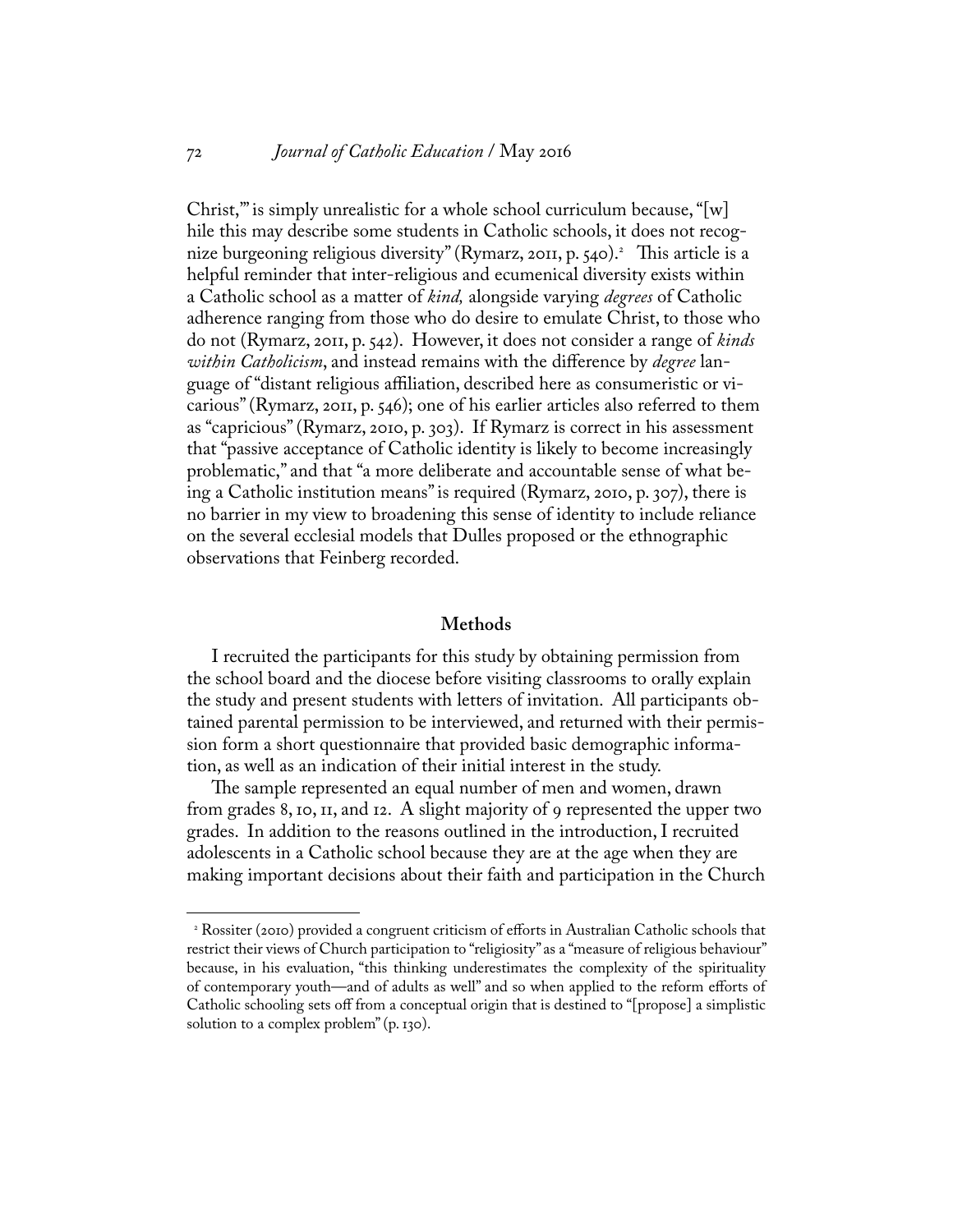that are likely to have significant, lasting consequence throughout their lives (Fowler, 1981). Moreover, as *students*, these participants illustrated the perspectives of those whom the school received and served.

In the preinterview questionnaire, I asked participants how important Catholicism was to them. None stated "unimportant"; rather, 11 stated that Catholicism was "extremely" important, with another 3 stating "somewhat," and another 2 that they were "not sure right now." The raw data of their Mass attendance was roughly congruent with their ascribed importance of Catholicism; 1 attended more than weekly; 10 attended weekly; 2 attended twice per month; and 3 attended "rarely." This initial presentation revealed a partial, but not a complete, picture of these participants' Catholic experiences: They all demonstrated serious engagement throughout their interviews, and the level of depth I found in their responses allowed me to claim tentatively that they found religious questions significant, no matter how they rated Catholicism's importance or how frequently they attended Mass. I also inferred that this significance in part influenced their willingness to participate in this study. The advantage of this situation is that it provides rich data from students who had apparently developed the habit of thinking through their Catholic experience. The disadvantage, of course, is that this kind of representation also under-represents or even misses entirely the perspectives of Catholic students with nominal ecclesial attachment and/or whose personal investment with Catholic knowledge and experience is currently limited to obtaining necessary credits for graduation.

Past the preliminary information, I collected data through a single, private, semistructured interview with each participant. The semistructured interview has the advantage of ensuring that I asked the same core of questions to each participant across the sample, while also allowing me sufficient flexibility to ask unique follow-up questions to each participant to gather clarity and depth on terms, concepts, and issues they raised in their answers to the core questions. The possible limitation of this design, though, is that its restriction to one interview per participant only shows what responses participants could generate immediately, rather than what they might have developed with more time to think before and after I met them. Simultaneously, however, this limitation presents an advantage to the degree that it shows the unrehearsed working practical knowledge, attitudes, and judgments participants had in their everyday lives, which is presumably somewhat truer to what informed their normal actions rather than revealing what they might have hoped for upon taking time to reflect. Lastly, however, there is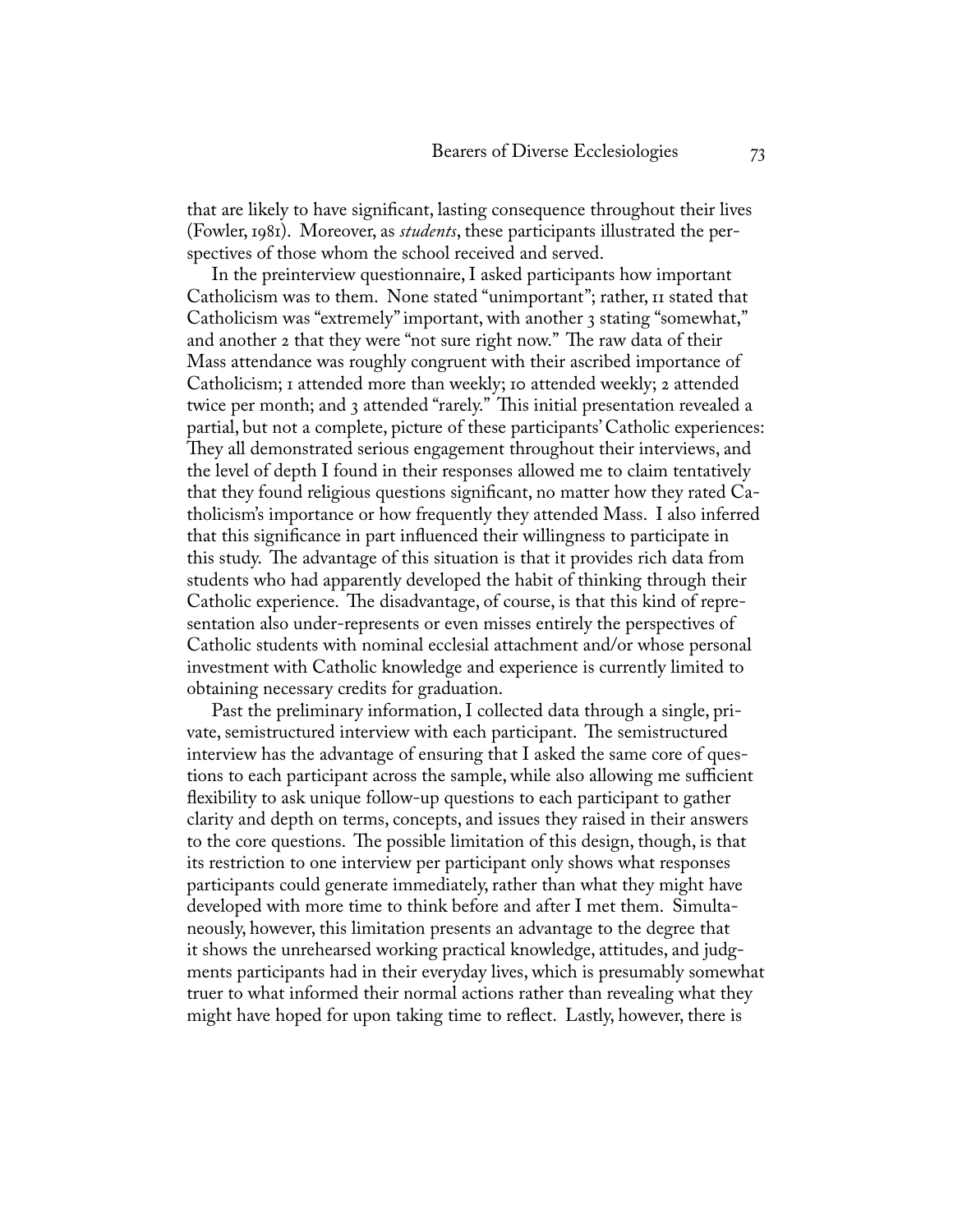also the possibility of the interviewer effect, where portions of participant responses may have been influenced by relating what they thought I wanted to hear rather than what they really thought.

Because this paper reports from a small sample of highly engaged students within a single school, it makes no claims to generalize to any population. If it is generalizable, it is only so as theoretical perspectives on Catholic education. So, for example, where Participant 9 related her concerns about authentic worshipping practice during school Mass, I cannot say that she shared this concern with a certain percentage of her classmates or Catholic school students generally. However, it does illustratively represent an instance of a theoretical concern that deserves a theoretically adequate reply. So, in this sense, these participants' perspectives are applicable to the degree that they help theorists and practitioners recognize, receive, and respond to them.

I audio-recorded all interviews, and each interview was transcribed. I analyzed and coded the transcripts by hand, using a series of three readings through the whole data set. On the first reading, I wrote an analytic memo for each transcript (Lempert, 2007, pp. 247, 250) to establish the first interpretive step, gain "a general sense" of the data, and begin organizing it into meaningful "chunks" (Creswell, 2003, pp. 191, 192); I also developed a list of themes based on the form and content of participants' responses to my questions. My first reading of the transcripts as a set was oriented toward finding illustrations of intra-ecclesial diversity among the sample that would illustrate Bibby's (2004, 2009) observations *that* there is intra-ecclesial diversity among Catholics, and Greeley's (2004) conclusions regarding *how* this is possible. Moreover, I sought passages that would illustrate variation according to Dulles's (2002) Institutional and Mystical Communion models. In this way, I sought to integrate Bibby and Greeley with Dulles to demonstrate a range in *kinds* of belief and ecclesial association among students, rather than *degrees* of their affiliation according to adherence to the documentary tradition of the institutional model. The relevant themes that arose from this first reading, therefore, were illustrative of (a) participants' existential consciousness of the freedom to be Catholic in their own way, (b) awareness of diversity within Catholic practice, (c) awareness of a wide latitude to discuss faith within the school, (d) how the school contributed to their "meaning-making" as Catholics, and (e) their frustrations as Catholics.

I began the second round by assembling the themes from each transcript into a general list. I then looked for similarities between themes on this list,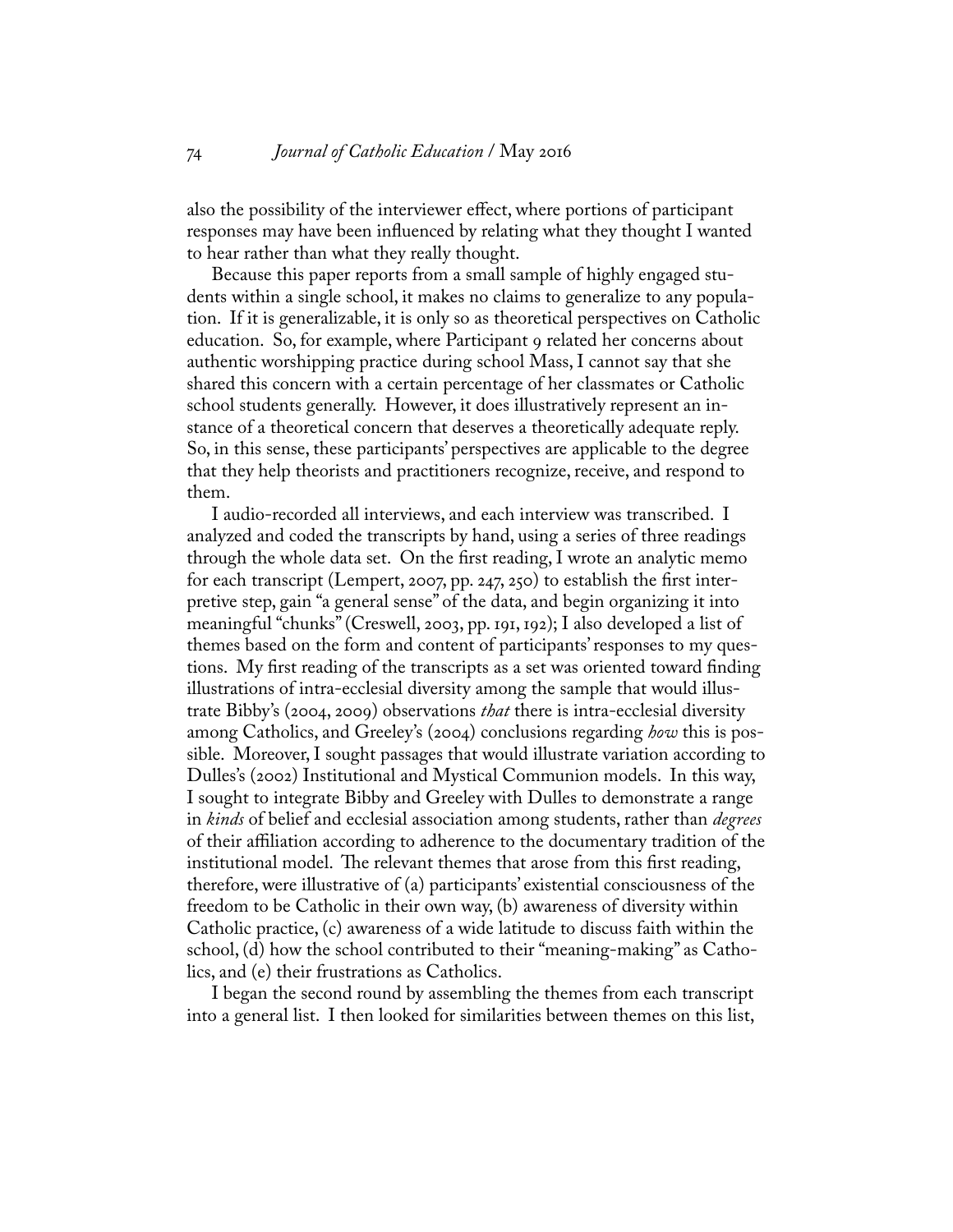and so reduced it to a manageable set of codes. I then read the transcript set again, this time assigning passages to codes, and in doing so attempting to select as great a variety as possible within each code. As the data are descriptive illustrations of "what is going on here" (Wolcott, 1994, p. 13), the description is enhanced when diverse illustrations are selected and juxtaposed to "identify key factors and relationships among them" (Wolcott, 1994, p. 10). The various dimensions within each code therefore demonstrate how the data descend from and confirm the broader sociological and ecclesiological "framework [which] guided the data collection" (Saldaña, 2013, p. 46; Wolcott, 1994, p.33, cf. 34;). The code of "frustrations" in (e) above, therefore, displays its internal variety when analyzed for how the kinds of frustrations descend from several ecclesiological perspectives. The relevance of each selection was thus based on the criterion of its being something new in answer to the research question (Saldaña, 2013, p. 44), and also insofar as it spoke to all or one of (a) Catholic tradition, (b) pedagogical considerations, or (c) pedagogical considerations within a particular Catholic sense. For the third round of reading, I scrutinized and confirmed the code assignments. Finally, I collected all the relevant passages within each code, and evaluated them for their illustrative efficacy in responding to the research question.

#### **Findings**

 For this argument, I have chosen to present quotations from the findings on student frustrations because it is at the point of conflict between their own expectations and the expectations or behaviours of others that several participants' ecclesiological commitments emerged in high relief. These frustrations descended from and illustrated real and substantive ecclesiological concerns with understanding participation in the Church, and so were not of a relatively trivial variety—like not enjoying waking up early for Mass on Sunday morning, for example. "Frustrations" here is a neutrally inclusive term that is independent of one's ideological position within the Church, and the variance among the findings here almost makes that point self-evident. Some participants were frustrated by the Church's rules (or their manner of presentation), as Participant 7 showed immediately, below, while others, like Participant 9, expressed his/her wish for stricter observance to the norms for practice. Several participants expressed their displeasure with the stereotypes that others hold about Catholics, while Participant 13 struggled against what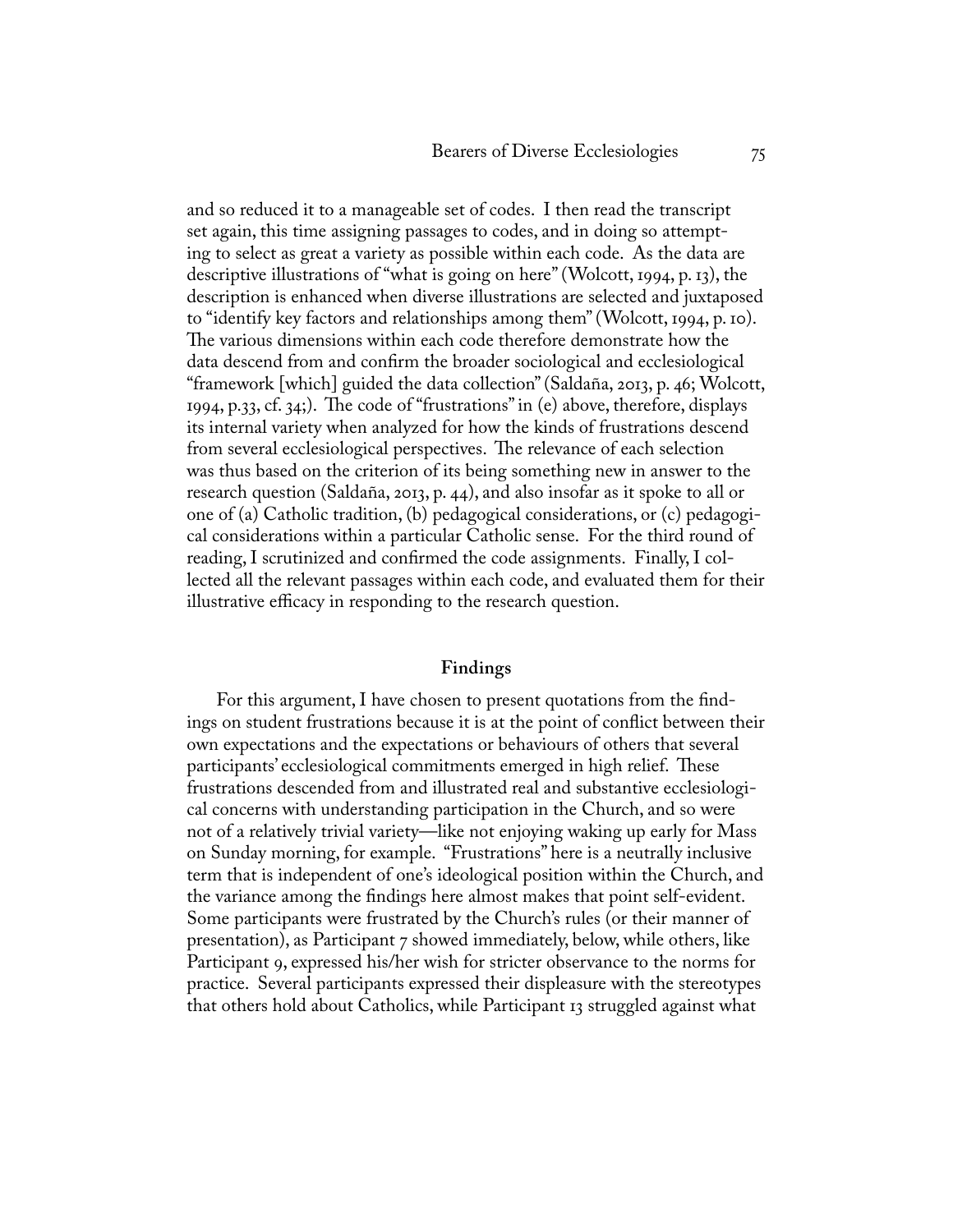she perceived as an excessively judgmental application of Catholic orthodoxy. Each illustration, in its way, presented an instance in which externally imposed indicators clashed with one's internal spiritual reality and/or personal experiencing of the institution.

Participant 7 illustrated a point whereby the perceived over-emphasis on a rule-based approach to Catholic practice posed a barrier to nurturing good relationships, which, within the context of her describing preparation for the sacrament of reconciliation, was its desired end. In this example, she referred to the relationship a person develops with God during reconciliation. The interpretation of this finding must also be presented with the qualification that, from a Catholic perspective, solid relationships should reflect solid doctrine, and vice-versa. Hence, it must be noted that the desired aim is that rules and relationships complement each other, rather than sit in binary opposition. Nevertheless, this complementarity can, for various reasons, sometimes become or be perceived as distorted or misaligned. For Participant 7, the experience of her school's introduction of reconciliation tended toward the excess of a rules-based presentation. The over-emphasis on regulatory form over affective content resulted in a barrier she perceived between the student and the intended experience of divine encounter:

I find a lot of the time when we are being taught this the people teaching us get very caught up in the step-by-step process of like reconciliation and I think it scares people more than it helps people because you need to pray, you need to go see a priest, you need to tell the priest everything you have done, which can be very intimidating for people, and then you have to be truly sorry – like they list off all the things you have to do in order to gain redemption but I think it sort of misses the message of God's mercy in those . . . the way they present it in all those steps – I think it scares people.

When asked what message of God's mercy she would like to see emphasized, Participant 7 replied in terms of thinking about how the divine is easily accessible if one remembers that God's presence flows throughout the created world and in relationships with others, and is not perceived as hidden behind a series of obstacles. If an approach to highlighting God's accessibility were given more weight for those seeking reconciliation, she maintained, then more frequent and stronger encounters would result: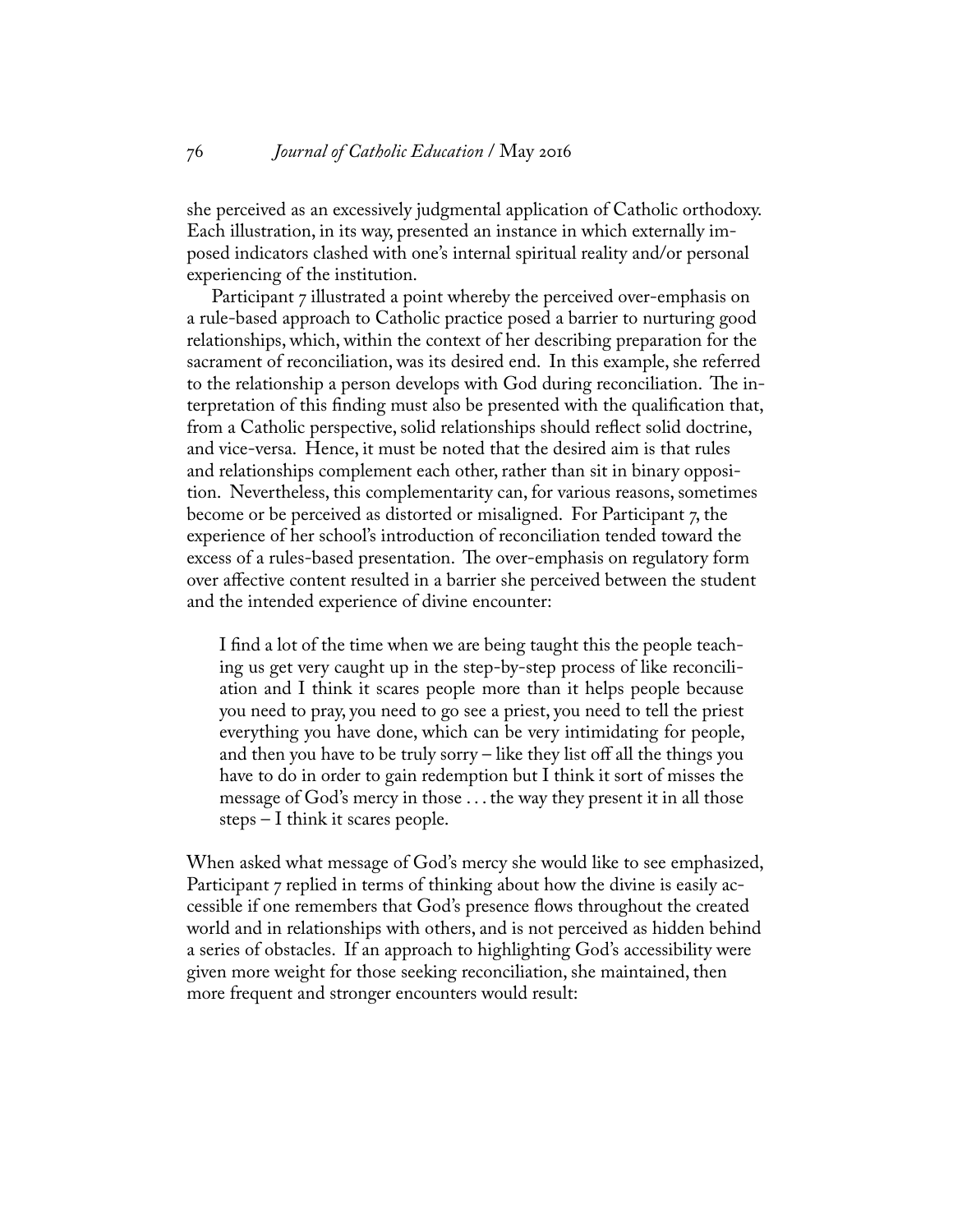I would like the fact that we are all made in God's image to be emphasized. Because we are all made for God and God loves all of us and even though we do make mistakes, God will be there to guide us. We don't need to be afraid of reconciliation; we don't need to be afraid to see God. And we don't need to worry about all those steps in between because if we pray and we truly, sincerely love God and want to be with God, we will find our way there. I don't think we need to be so caught up in all the technical details as we are.

Participant 7 cautioned that too heavy an emphasis on doctrine and the rulefollowing aspect of faith could potentially have a distorting effect if it alone, without true relationship, becomes the basis for one's Catholicism. In other words, she had not gone so far as to discard any externally visible ritual forms, but recommended a different approach to them in favor of re-emphasizing that encountering God is the primary aim in reconciliation. The *Institution* model remained valid for her, but if it was—or was perceived to be—disproportionally emphasized at the expense of other models, like *Mystical Communion*, it eclipsed other important aspects of her spiritual life.

Four participants expressed frustration with the stereotypical views that others have about the Catholic Church and Catholic persons. This frustration tended to occur when the participants received perspectives and opinions from others who over-generalized from their view of the institutional Church into a judgment of its particular members. While participants acknowledged that the institutional Church was by no means perfect, they also recognized the inductive fallacy of taking the (imperfect) part to represent the whole. Participant 9 demonstrated this in relating how some persons, in her experience, attempted to paint a dim view of Catholicism based on a narrow look at its institutional history. As she related:

there have definitely been lots of like popes and things in the past who have been very secular and done things and its  $-1$  guess people who pinpoint those popes in particular and say, "oh well the Catholic Church did this and the Catholic Church did that," and that is definitely very frustrating . . . You can't blame it on the whole religion. I think that is something frustrating.

Participant 9's comment here is important because it reflected the view of someone with a strong commitment to both the Church's external, institu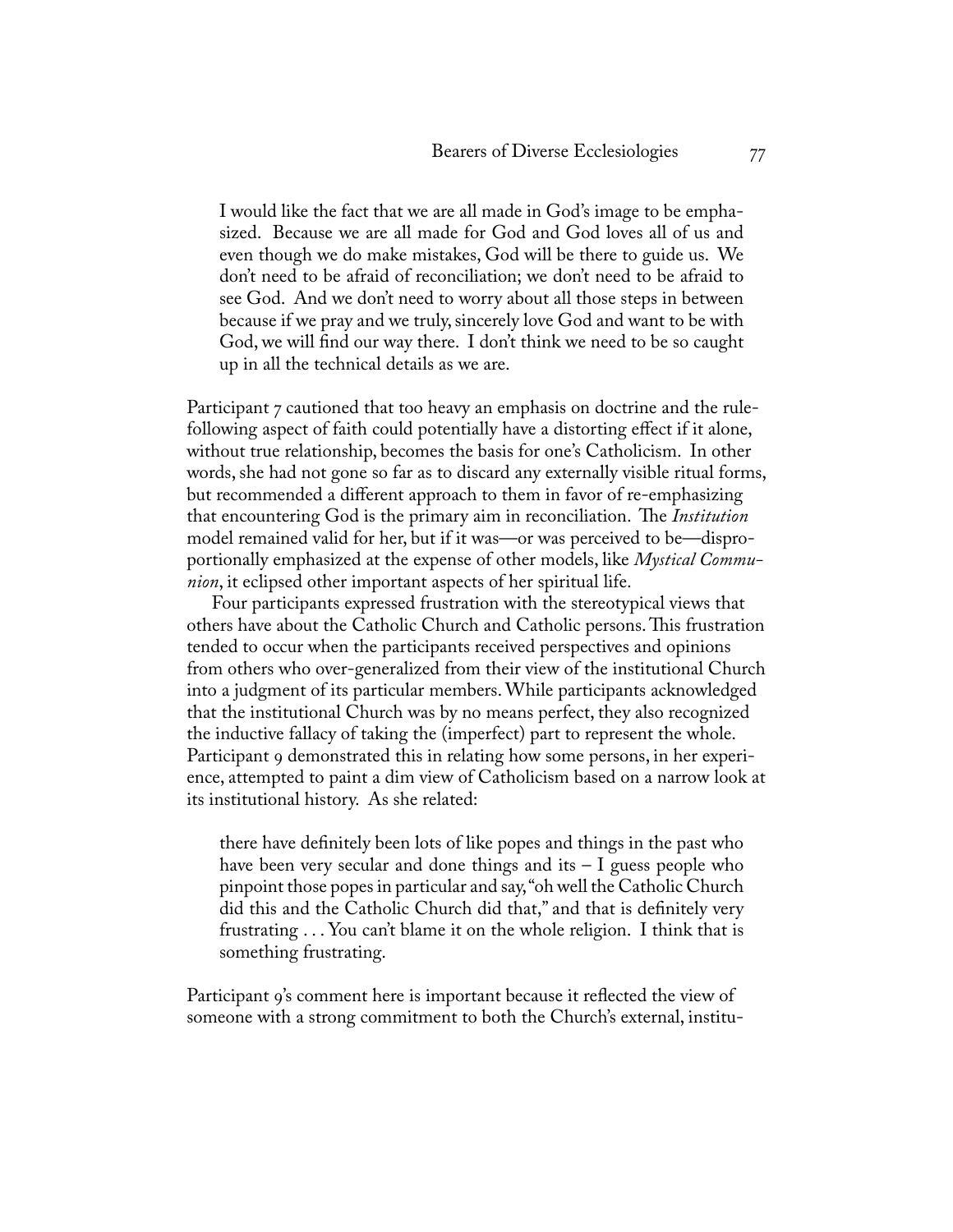tional forms and a rich private relationship with God. In other words, her Catholic experience tended toward a tight overlap between the *Institution* and *Mystical Communion* models. Part of her statement here thus reflected a view that the institutional Church was not deficient in its own right and needed both fair representation and to be presented in balance with other aspects of Catholicism. So her comments here illustrated how a person with a strong institutional identification is wary of some of Catholicism's critics reducing the Church to its institutional expression, because it distorts both the institution qua institution, and overshadows the Church's informal relationships and spiritual aspect.

Participant 15 also acknowledged that some of what Catholicism's critics have taken up has a basis, but she likewise decried the hasty generalizations that she sometimes heard. For instance, she reported that when it was discovered that individual Catholics have their own prejudices, this fact can sometimes improperly develop into a perception that all Catholics hold the same views. "I guess some people who are Catholic can be prejudice against like, just things that they don't like, and then the whole faith kinda gets pinned with being prejudice." When asked if she could refer to a specific example, she mentioned that:

A lot of people believe that we are, they kinda stereotype us to be prejudice against homosexuals. That's one of the big ones. And yeah, I don't really agree with them making everyone in the Catholic faith to be prejudice, 'cause not all of us are.

To continue, when asked if she was aware of some Catholics who had made some poor, unloving, and possibly even hateful statements about homosexual persons, she stated that she had, and that when this happened, it was a source of frustration because "it just kind of confirms the stereotypes, right. Where, you know, I don't agree with it, and I don't think we should fall into being those kind of stereotypes." So where she found that others made unfair generalizations about Catholics, she also believed that Catholics themselves ought to take some responsibility for not tarnishing the whole Church's image. In this way, unfair treatment of the institution through over-generalizing obscures both a generous view of what it enables and the individual spirituality of the persons associated with it.

Participant 16 remarked that he experienced some frustration that others misperceived him (and others) as overly zealous religious devotees simply be-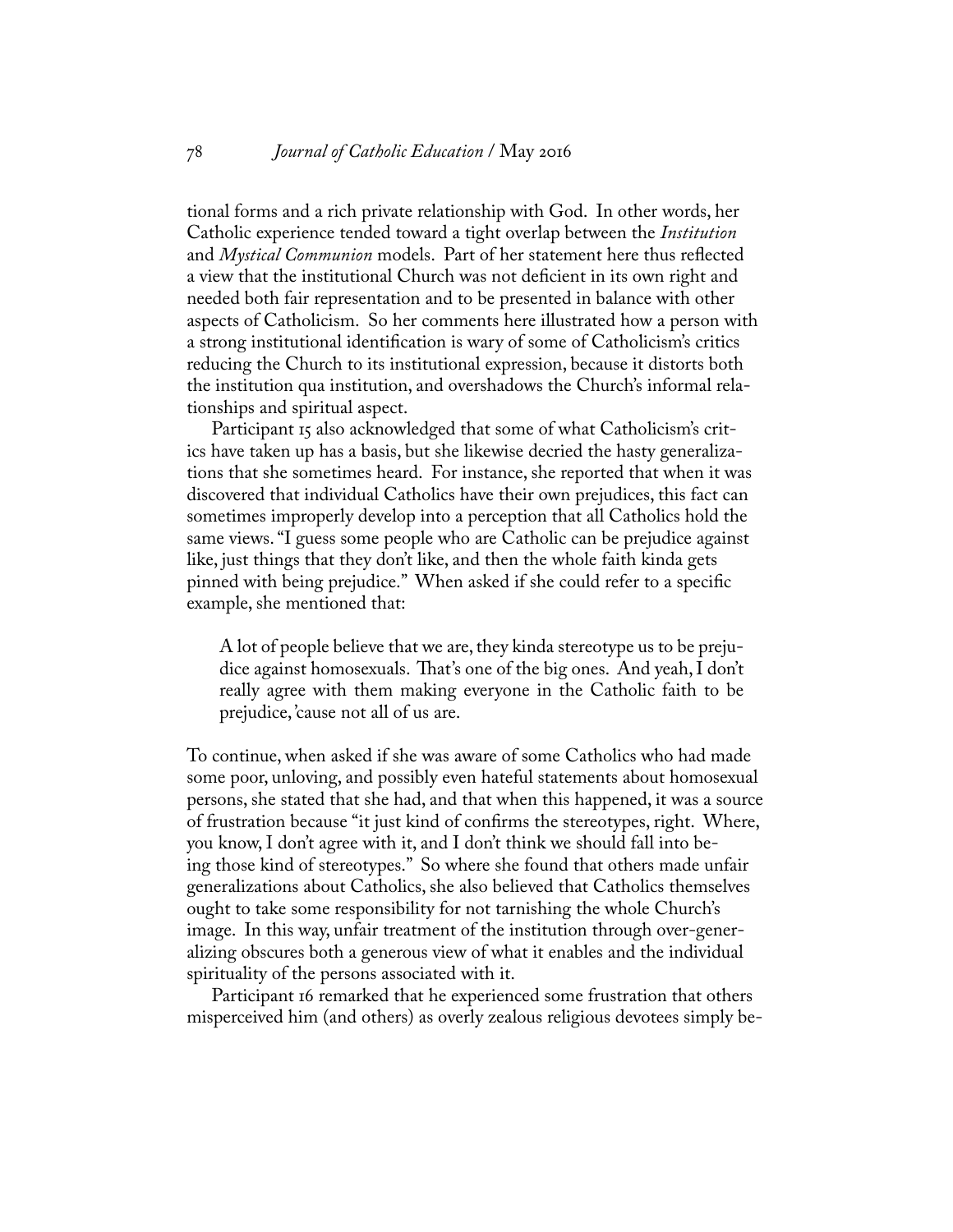cause they attended Mass weekly: "People think that when you go to church every Sunday, that you're maybe like an ultra-religious, like evangelical, like convert everybody you see person. You know, which is obviously not the case with most people that go to Church." He ascribed this misperception to a general trend in secular culture whereby the media looks upon religious devotion as somewhat odd. When those who have limited religious experience, or whose religious participation is declining, consume these mediated messages, it simply reinforces that mediated bias. For Participant 16, then, living as a person with religious commitment in a society that has little knowledge of organized religion and removes religious dialogue and expression from the public forum creates some frustration. His frustration, therefore, like Participant 15's, seemed to lay with a distorted institutionalism—in this case projected from without—obscuring an accurate view of the Church and of one's interior spirituality.

Finally, Participant 8 expressed his annoyance at the implication—which he stated that he had received from some persons within the Church—that all Catholics (must) think alike on every issue, and that there is no room for interpretation as one receives messages from religious authorities. In his view, this kind of approach to faith dulls the individual will and restricts the warrant for believing something to the office of the person who proclaimed it:

Lots of Catholics believe that, say the Catholic Church says something, or if that Jesus says something that every Catholic should believe the exact same thing. I do not believe – I seriously do not believe that there are two Catholics out there who think the exact same. I do not think that at all. I think everybody should have their own opinion to that and if they are going to share their opinion they should back them up with good answers and give the other person a chance to believe it. I don't think that the pope or priests or anybody has the right to tell people that you must believe in this. Unless people are believing it is right to kill people or something like that . . . common sense stuff.

Participant 8 made this comment from within an intellectual framework that heavily emphasizes one's religious freedom and existential development as a faithful person. This response also indicated that he, too, was wary of both over-generalizing from the Church's public doctrine into the minds of individual believers, and the use of institutional office to enforce, rather than persuade, in order to achieve such adherence. In neither case did he negate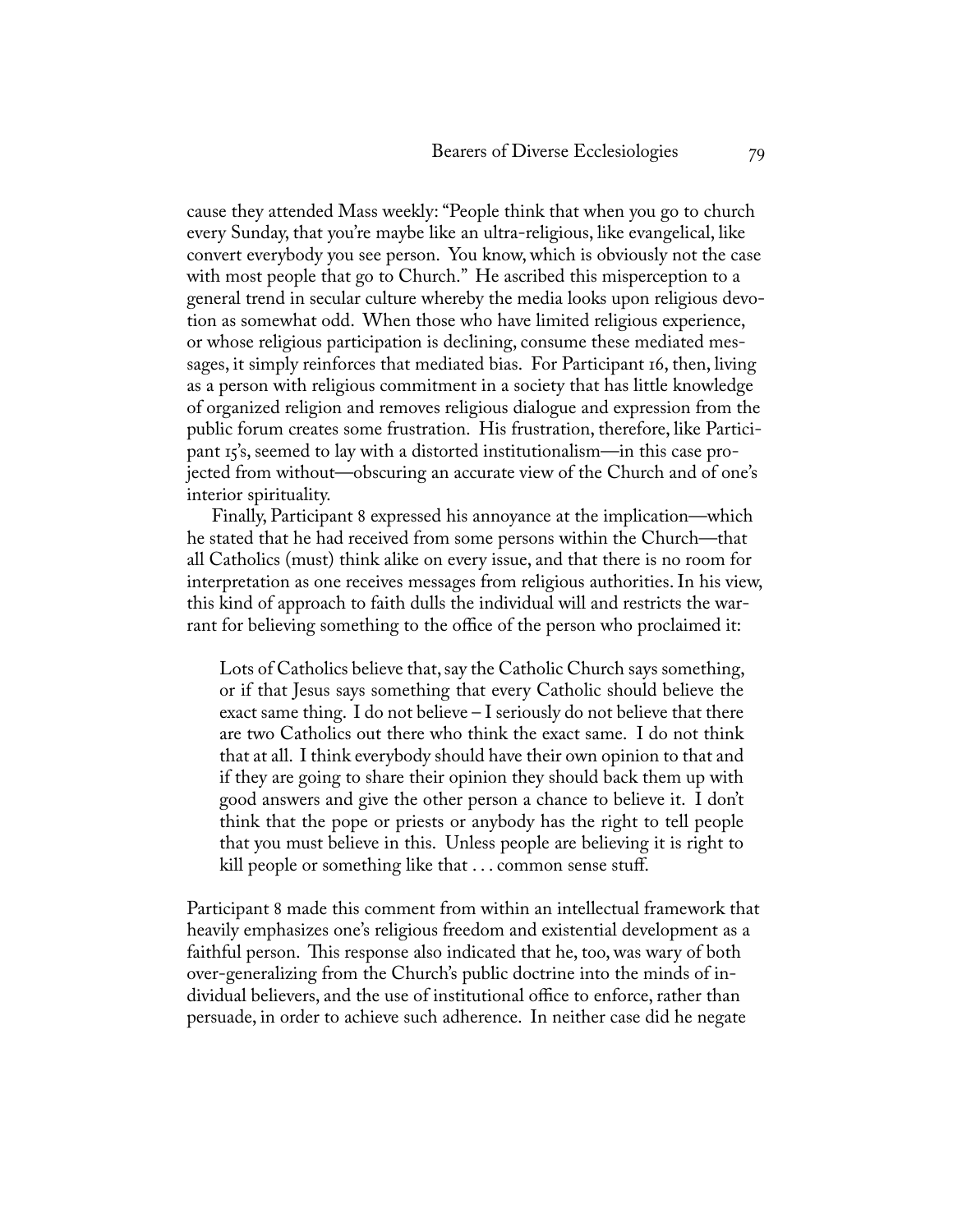the importance of the institution, but simply cautioned against excessively emphasizing it.

A fourth source of frustration was what some participants saw as a decline of authentic participation and discipline among their peers. Participant 9's report here indicated an irritation that arose from her observing how some of her peers participated when Mass was celebrated. In her view, they were simply "going through the motions" of participating, without authentically attempting to achieve any spiritual depth or connection with the community and God. She began by postulating that this inauthenticity arose from being required, rather than choosing, to attend:

Well they have to get up for Mass, and they have to go, and then they sit and they get up and they sit and they stand and they kneel whenever they have to and they take the Eucharist but they don't – and they might say the "Our Father" but they don't say the "Our Father" in the sense as a community or like saying it or trying to like understand that it is more than just words. Or when they stand at certain parts, or when they take the Eucharist, or maybe they might not even listen during the sermon, might just start daydreaming, they physically go, but they don't do it with their soul I guess.

In short, she worried that some people were merely reciting the words and copying the gestures as a minimal *institutional* requirement for participation, rather than meaning them as a way of building relationships with God which is congruent with the *mystical communion* model—and community.3 She based her interpretation not merely on inference, but on real communication that she received from her peers, or real observations that she made while at Mass: "When you see people giggling or texting or laughing [during Mass] and you know that they are not paying attention. They don't really want to listen, they are just there cause they have to be." As she placed great value for herself on the spiritual and existential significance of a complete participation in the Mass, she ostensibly experienced some real disappointment when others around her did not share that same sense of authenticity

<sup>&</sup>lt;sup>3</sup> Dulles's (2002) "Community of Disciples" model (pp. 195–217) is a helpful additional interpretive framework here because of its integrative features that "[illuminate] the institutional and sacramental aspects of the Church and [ground] the functions of evangelization and service that are central to the herald and service models" (p. 198).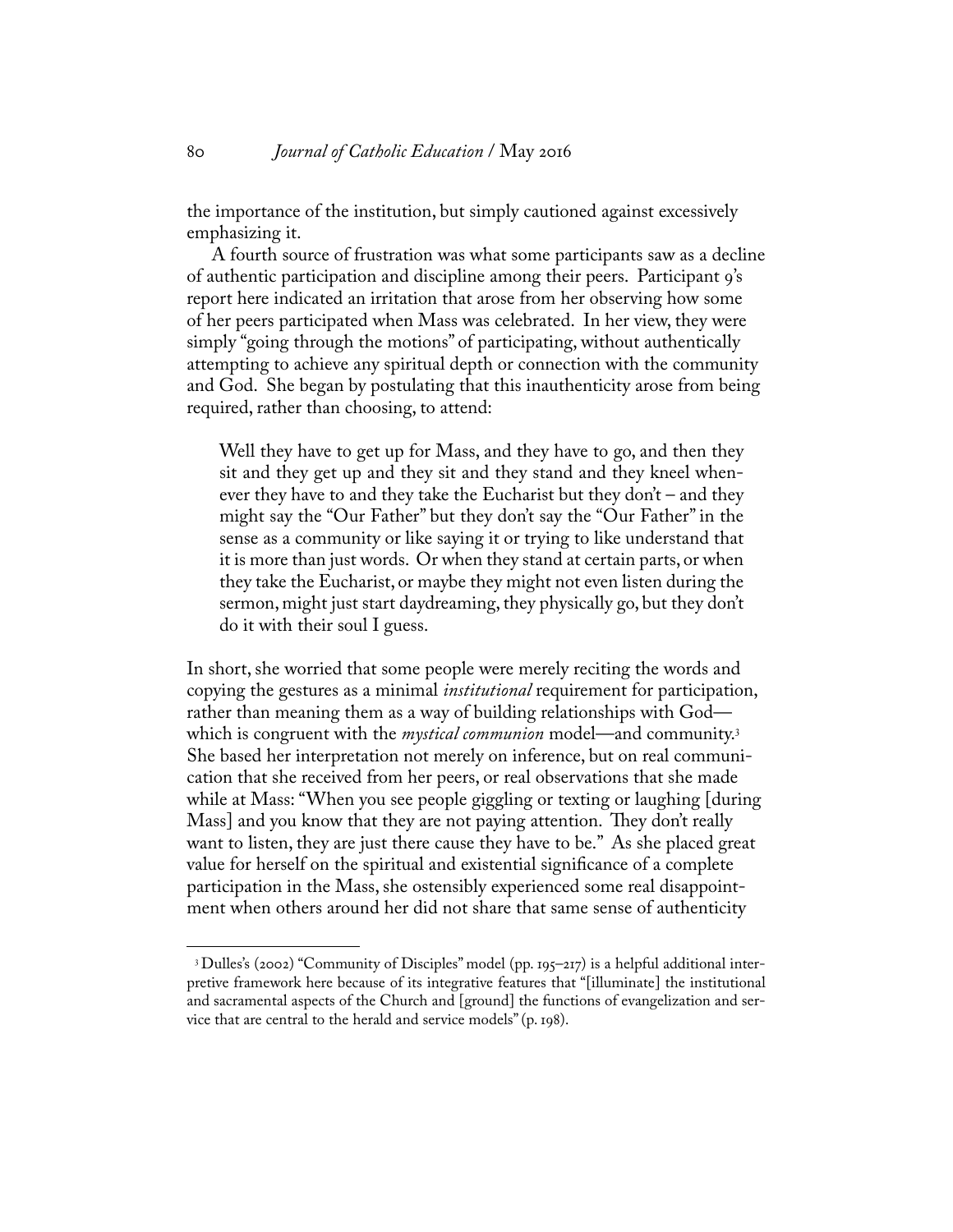or aim for a maximal experience. In ecclesiological terms, I infer, therefore, that her disappointment stemmed from her perceptions that their Catholic experience clung mainly to a nominally weak institutional affiliation, and was neglecting any other spiritual engagement with Catholicism. Here one can see further evidence of the strong overlap, alluded to earlier, between Participant 9's institutional commitment and her private spiritual practice.

Finally, Participant 13's testimony challenged the claims she perceived from some Catholics she encountered who saw their way of belief and practice to be best. Religious belief and Catholicism were important for her, but she observed that her lived experience as a faithful person was unlike that of some others in the school, which led her to wonder if she was truly or sufficiently Catholic when compared to that group. She distinguished between those whom she called the "stereotype Catholics," who appear to make a high-intensity or high-definition demonstration of their faith, and those like her, who maintain belief in a relatively low-intensity or low-definition mood. 4 Apparently, it was her self-comparisons against the former group that initiated these concerns:

I feel like the fact that there's . . . a lot of people in the school that are so into it – it makes me feel like, oh maybe I'm not that Catholic, and I doubt my faith sometimes, and I actually had a little, like a pretty big doubt not too long ago, a month or two ago. I just realized that I'm never going to stop believing in God.

In response to the (perceived) pressures of external institutional adherence, Participant 13 here relied on her internal, private belief in God to sustain her as a Catholic. At the same time, she reported finding or at least feeling some solidarity with others whose approach to Catholicism was similar to hers. As she related, "There's a lot people that are like – like me I think. I'm not super, super, I guess what people would say, stereotype Catholic, but I'm – I'm still Catholic, right. I'll stand up for my beliefs." Her specific frustration has to be

 <sup>4</sup> In using this distinction, I am following Participant 13's language, including her self-perception as "low key" in her approach to the faith. Distinguishing between groups within Catholicism is always difficult, problematic, and prone to inaccuracies, especially if used to make judgments about a person's Catholicity or level of spiritual commitment or maturity. The important finding is that Participant 13 observed some difference and expressed it in this way. Whether or not it is a theoretically stable construct outside her interview is a matter for another work to consider.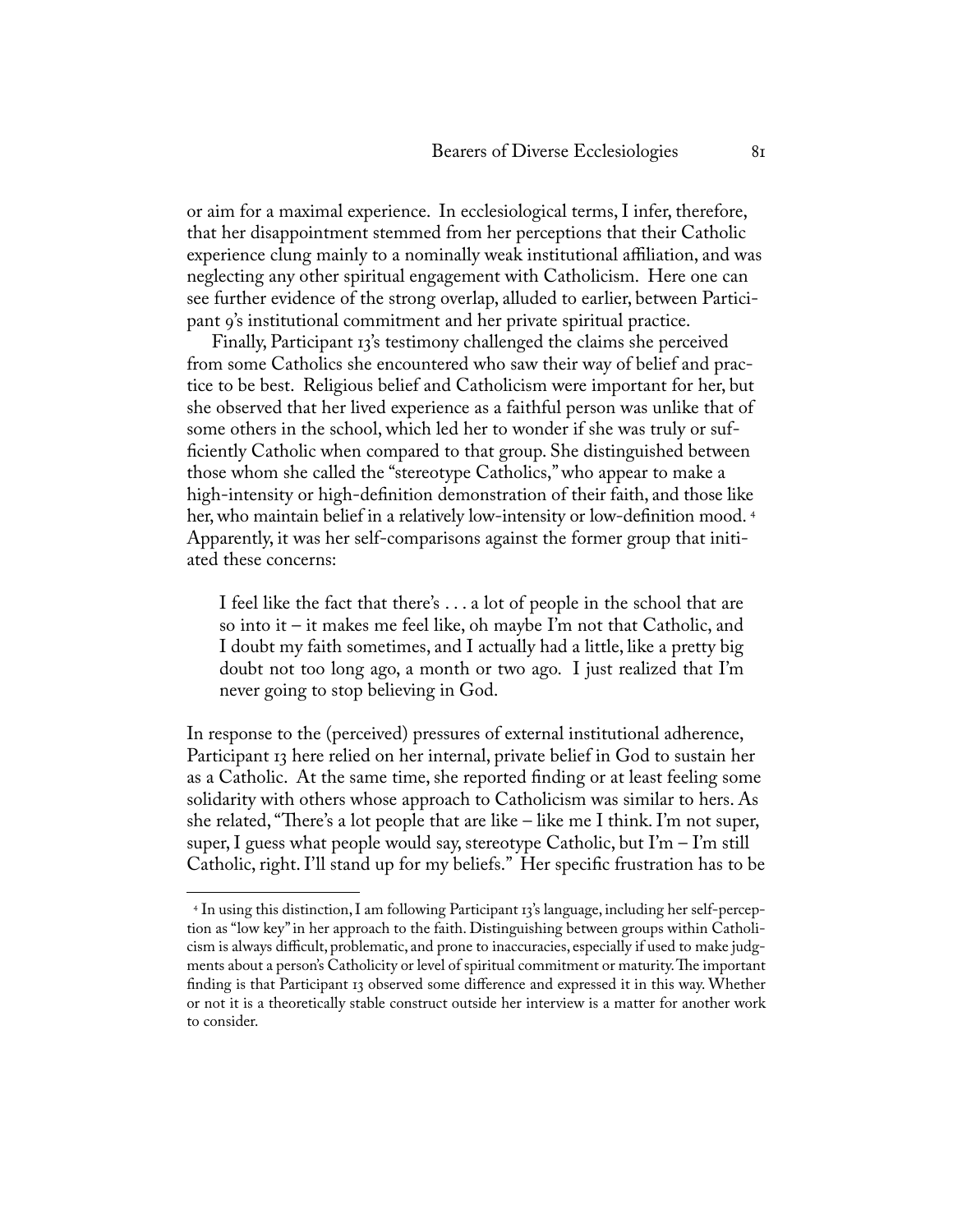inferred somewhat from this report. Ostensibly, she was somewhat frustrated by the fact that this perception led her to doubt her own Catholicity, although this frustration seemed to be mitigated by her own determination to "stand up for my beliefs." It could be conjectured that she was also frustrated by a lack of vocabulary with which to respond to the challenge she perceived from "stereotype Catholics," which left her without a strong rationale for responding to the institutional claims they may have made and in a position of simply asserting herself. Unfortunately, there is no data available to demonstrate the strength of this speculation.

#### **What Ecclesial Commitments do Catholic Students Bring to School?**

To answer this question in terms of the empirical findings reported above means, of course, letting go of any temptation to wager a response in either prescriptive or hopeful terms. This act does not mean abandoning a theoretical perspective, however, and in fact means moving one's attention into different theoretical territory. A good way to demonstrate this redirection is to begin by recalling that all the students in this sample demonstrated a sufficient level of seriousness to volunteer to participate and engage thoroughly with the questions I posed to them. There was no apparent correlation between the level of engaged seriousness and their reported Mass attendance or considered importance of Catholicism.

The observation of diversity among students, especially within the scope of what frustrated them as Catholics, suggests that it is not helpful to consider (all) intra-ecclesial diversity in terms of graduated seriousness, from "adherent orthodox" to "cafeteria Catholic," crudely put. Rather, it seems more helpful to consider qualitatively different kinds of serious Catholic involvement, say by placing those who emphasize institutional structures and consistently orthodox practice and doctrinal adherence on the same level of seriousness as those who emphasize the mystical communion models, even if they do not maintain the same consistency of orthodox doctrinal adherence.

From this observation descends one scholarly implication for research and two professional implications for the school. The implication for research is that it would be of interest to develop a model that describes the various institutional and spiritual dimensions of Catholic life, and possibly also how one's ideological grounding and outward expressive dimensions influence his or her orientation toward the institution and spirituality. This would provide scholars, practitioners, and laypersons with a means of locating and describ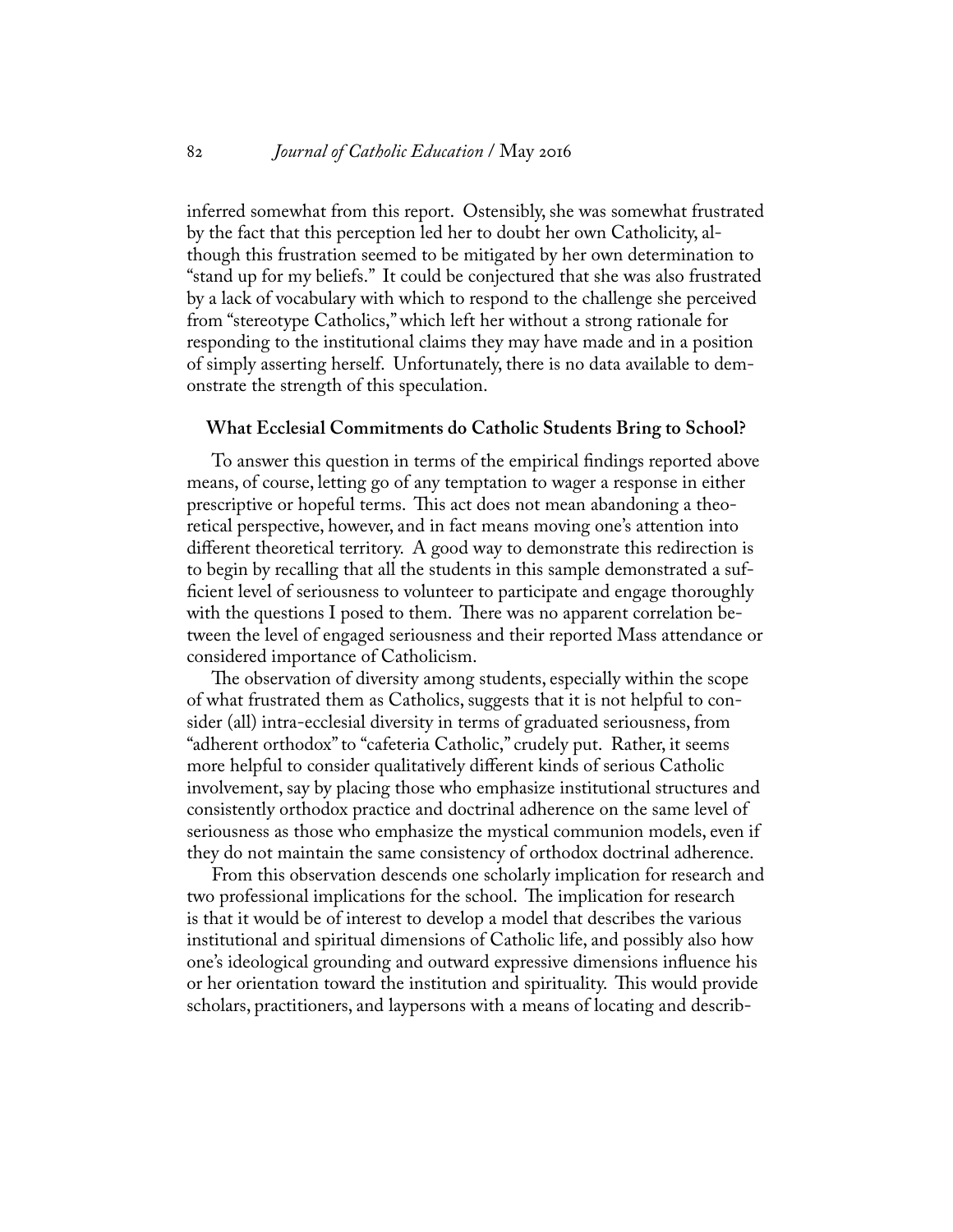ing the approaches that people bring to Catholic educational (and other) institutions in a way that does not default to identifying "incomplete adherence" with "low involvement," thus distorting the personal spiritual element of the Church.

In professional application, the school will notice, first, that it is receiving students who may perceive themselves and their peers in this way, and so may have to decide—or develop some theoretical framework for thinking about how to decide—what these perceived differences mean in the school. Second, the diversity of views demonstrated from this sample also shows that in theory that the Catholic school is in a position to be a meeting place for this diversity, and that its response will, in some way, influence students on how they think about its meaning, and also how they perceive public space within the Church's institutions. It implies questions like, "How important is it to acknowledge and talk about these differences?" or "Would talking about these differences merely exacerbate tensions unnecessarily and needlessly disrupt time that might be better spent learning something else?" Theorists and practitioners also might explore more the merits of using Dulles's (2002) models to show students different kinds of approaches to orthodoxy: including the limitations of any one model to describe the Church.

Because this sample did not include students who are nominally Catholic to the point that they are unconcerned with their faith or distanced from it for some reason, this study cannot be read with the hope of learning some means to re-invigorate those students' senses of religious enthusiasm and Catholic identification. However, the findings do reveal some information that is of interest to those who might wish to understand more about those "nominal Catholics" in Catholic schools. First, one can observe that the kind of student who remains with the Church has a comprehensive experience of practice, where "comprehensive" means a coordination of institutional identification and spiritual relationship with God and fellow persons in community. Especially for the students like Participants 7, 8, and 13 who disagreed with some of what the Church teaches, practices, or emphasizes, their firm grounding in the spiritual realm partly informs their concern to remain in the Church and persevere with their attempts to harmonize disagreement with belonging. This observation is consistent with Greeley's (2004) finding that a concern to be close to God trumps ethical disagreement with some Church teachings. However, it also shows how students with consistently orthodox beliefs and practices find themselves attempting to coordinate their outlook with the fact that not all their Catholic peers have the same *kind* of devotion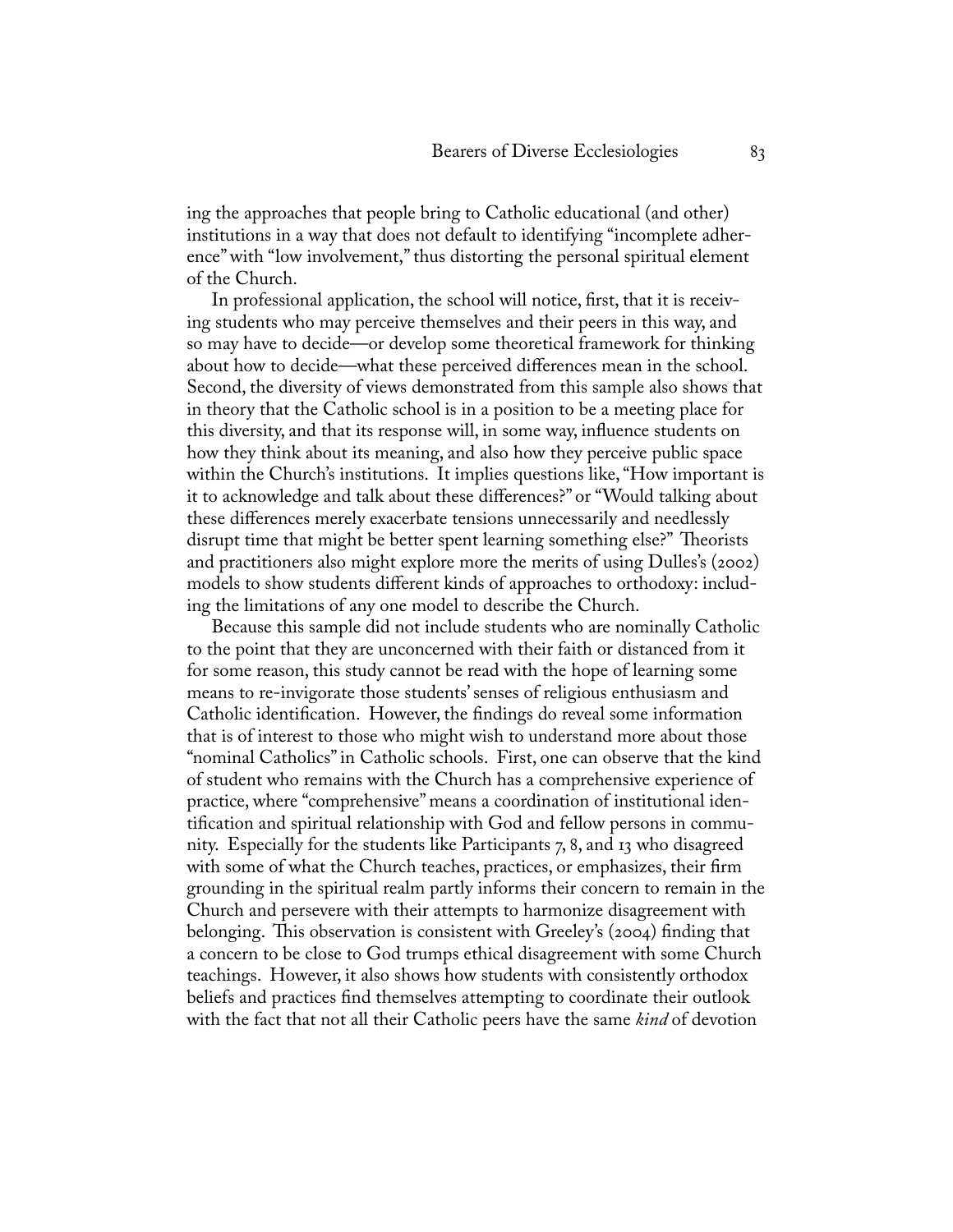that they do. Here one can see the various kinds of experiences that some "richly spiritual" Catholics have had, and that because even these are diverse, one cannot reduce diversity in Catholicism to the "practices a lot" versus "practices little" dichotomy because there is diversity in both those categories, too. So these illustrations may, at a later date, be extended to provide a theoretical framework for understanding why and how the nominally Catholic students are continuing within a Catholic school, and what their needs might be.

Finally, the school and/or teacher might discover that there is more than one way of presenting involvement in and attachment to the Church. Where the *Institutional* model of Church has a greater tendency to place external structures and features of belonging ahead of the personal relationship one has with God and community, it fits well with those students whose ecclesial experiences happen to fall into the bare sociological categories that infer Catholicity by measuring parish participation, Mass attendance, and doctrinal adherence. As the data show, the suitability of this model to describe all students falters for its inability to include students who disagree with some Church teachings while maintaining their membership in the Church. It is here that the *Mystical Communion* model offers an advantage for its inclusivity, even if it may not lend itself well to observable measurement. This does not mean that the institutional model need be abandoned, but it does echo Dulles's (2002) admonition that it, like any other model, must be complemented with other models so as to enable a greater ecclesiological outlook. For articulating the aims of Catholic Education, a Catholic School, a particular religion lesson, or in responding to the concerns of a student or group of students, considering more than one ecclesial model offers a more inclusively catholic means of receiving and attending to all students' perspectives. Clearly, though, the implication is that the Catholic school would benefit from eschewing a singular image of the Catholic student and thinking instead in terms of the plurality of images of Catholic students, insofar as these students bear diverse ecclesiological commitments within the school and Church.

#### **References**

- Bibby, R. W. (2004). *Restless churches: How Canada's churches can contribute to the emerging religious renaissance.* Toronto, ON: Novalis.
	- \_\_\_\_\_. (2009). *The emerging millennials: How Canada's newest generation is responding to change and choice.* Lethbridge, AB: Project Canada Books.